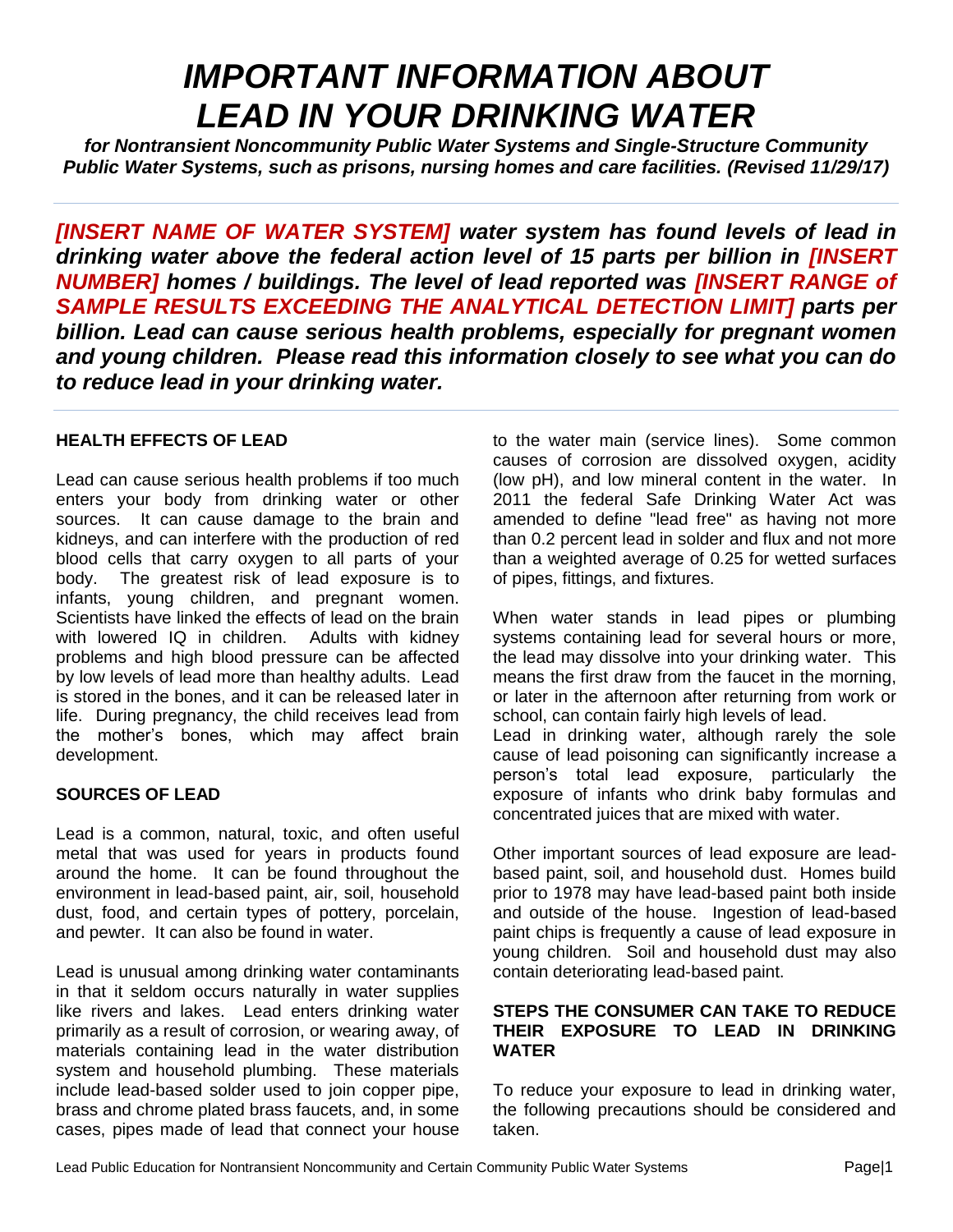- $\triangleright$  Let the water run from the faucet before using it for drinking or cooking any time the water in a faucet has gone unused for more than six hours. The longer water resides in your home or building's plumbing, the more lead it may contain. Flushing the faucet means running the cold water faucet until the water gets noticeably colder, usually about 30 seconds to 2 minutes. If your house or building has a lead service line to the water main, you may have to flush the water for a longer time. Although toilet flushing or showering flushes water through a portion of your home or building's plumbing system, you still need to flush water in each faucet before using it for drinking or cooking. Flushing faucet water is a simple and inexpensive measure you can take to reduce lead exposure. To conserve water, fill a couple of bottles for drinking water after flushing the faucet, and wherever possible use the first flush to wash dishes or water the plants.
- $\triangleright$  Do not cook with or drink water from the hot water tap. Hot water can dissolve more lead in less time than cold water. If you need hot water, draw water from the cold tap and heat it on the stove or microwave. Do not prepare baby formula with water from the hot water tap.
- $\triangleright$  Do not boil water to remove lead. Boiling water will not reduce lead levels.
- $\triangleright$  Periodically remove the strainers from faucets and flush by running water for 3 to 5 minutes to remove any loose lead solder or debris that has accumulated over time.
- ➢ Parents may want to have your child's blood tested for lead, contact [BLOOD LEAD LEVEL TESTING FACILITY CONTACT INFORMATION] for testing information. Your family doctor or pediatrician can also provide you information about the health effects of lead.
- ➢ Despite our best efforts to control water corrosivity and remove lead from the water supply, lead levels in some homes or buildings can be high. To find out whether you need to take action in your home, have your drinking water tested to determine if it contains excessive concentrations of lead. Testing is essential because you cannot see, taste, or smell lead in drinking water.

 $\triangleright$  A list of laboratories certified by Ohio EPA to perform lead analysis on drinking water samples can be found on the Ohio EPA webpage at http://epa.ohio.gov/Portals/28/documents/labcert/ Chemical%20Labs.pdf.

The steps described above will reduce the lead concentrations in your drinking water. However, if a water test indicates that the drinking water coming from your faucet contains lead concentrations in excess of 15 parts per billion after flushing, or after we have completed our actions to minimize levels, then you may want to take any of the following additional measures.

- ➢ Purchase or lease a home treatment device certified by an independent testing agency such as NSF International and is rated for lead reduction. Home treatment devices are limited in that each unit treats only water that flows from the faucet(s) to which it is connected, and all of the devices require periodic maintenance and replacement. Counter top devices such as reverse osmosis systems installed on the faucet or distillers can effectively remove lead from your drinking water. Some activated carbon filters may reduce lead levels at the faucet; however, all lead reduction claims should be investigated. Be sure to check the actual performance of a specific home treatment device before and after installing the unit. Be sure to follow the manufacturer's recommendations for the replacement of filters or other media in the treatment unit to ensure the product is working correctly.
- $\triangleright$  Purchase bottled water for drinking and cooking. The Centers for Disease Control and Prevention recommends children and pregnant women use bottled water or water from a filtration system that has been certified by an independent testing organization to reduce or eliminate lead for cooking, drinking and baby formula preparation.

#### **WHAT IS THE PUBLIC WATER SYSTEM DOING TO REDUCE THE LEAD LEVELS IN HOMES AND BUILDINGS IN THIS AREA**

[INSERT REASON WHY THERE ARE ELEVATED LEVELS OF LEAD IN THE SYSTEM'S DRINKING WATER (IF KNOWN) AND WHAT THE SYSTEM IS DOING TO REDUCE THE LEAD LEVELS]